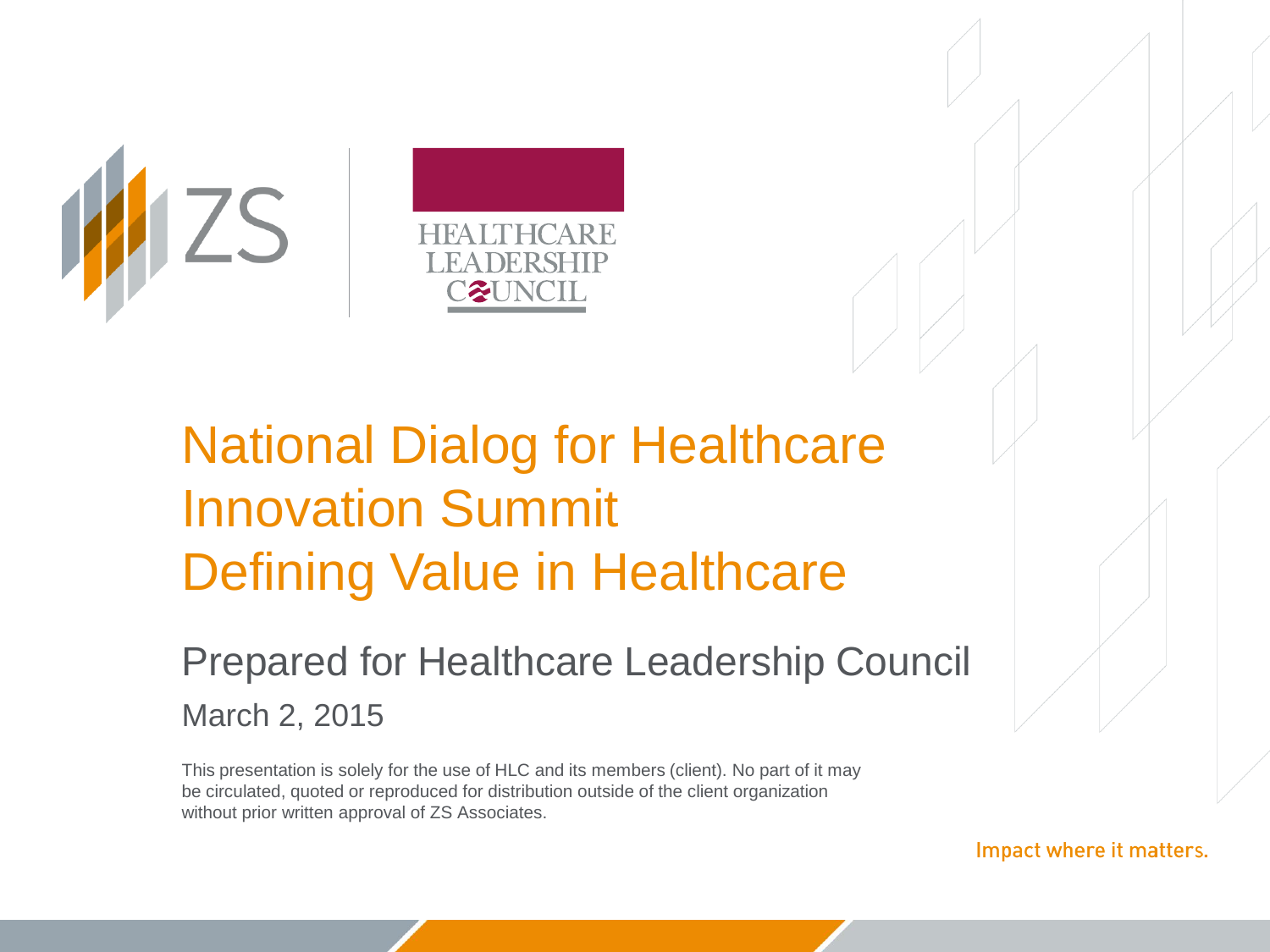## In preparation for today, we gathered input from across HLC's membership

- **Interviews with 51 stakeholders** from 26 HLC organizations
- Focused discussion:
	- **Value** in healthcare
	- **Barriers** to value delivery, collaboration and innovation
	- **Opportunities** to overcome barriers

#### Report

- **Pre-read provided to summit attendees**
- This morning: themes related to **definition of value**
- Later today: discussions built upon identified barriers and opportunities

#### Number of Stakeholders Interviewed

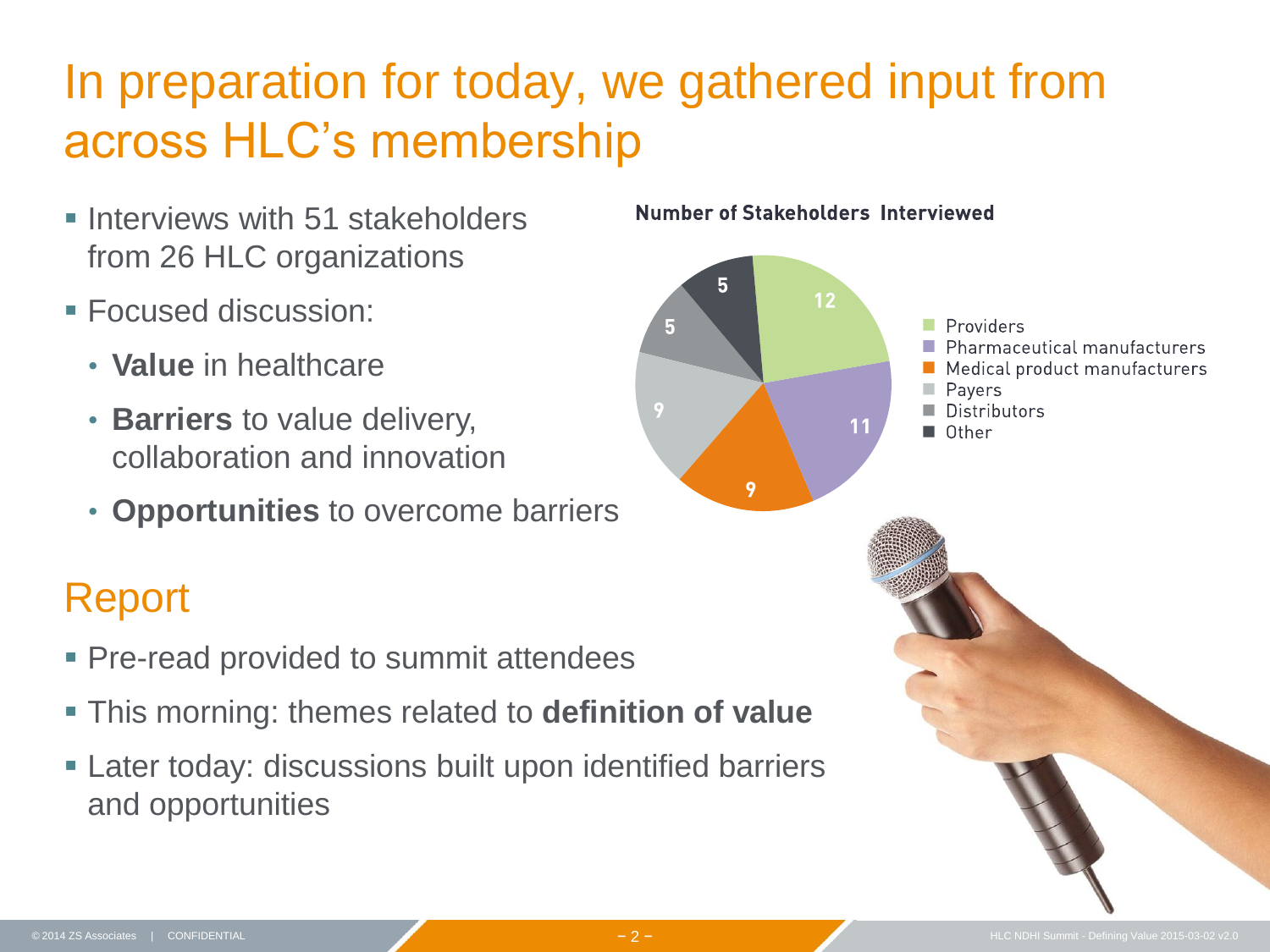Interviewees generally defined value as a function of quality & cost, naming multiple sources of quality

**Definition of Value in Healthcare**



#### **Additional Perspectives**

- Imperative to both raise quality and lowering (or stabilizing) cost
- Indirect costs (e.g., lost patient or caregiver productivity) noted as difficult to measure, with savings difficult to realize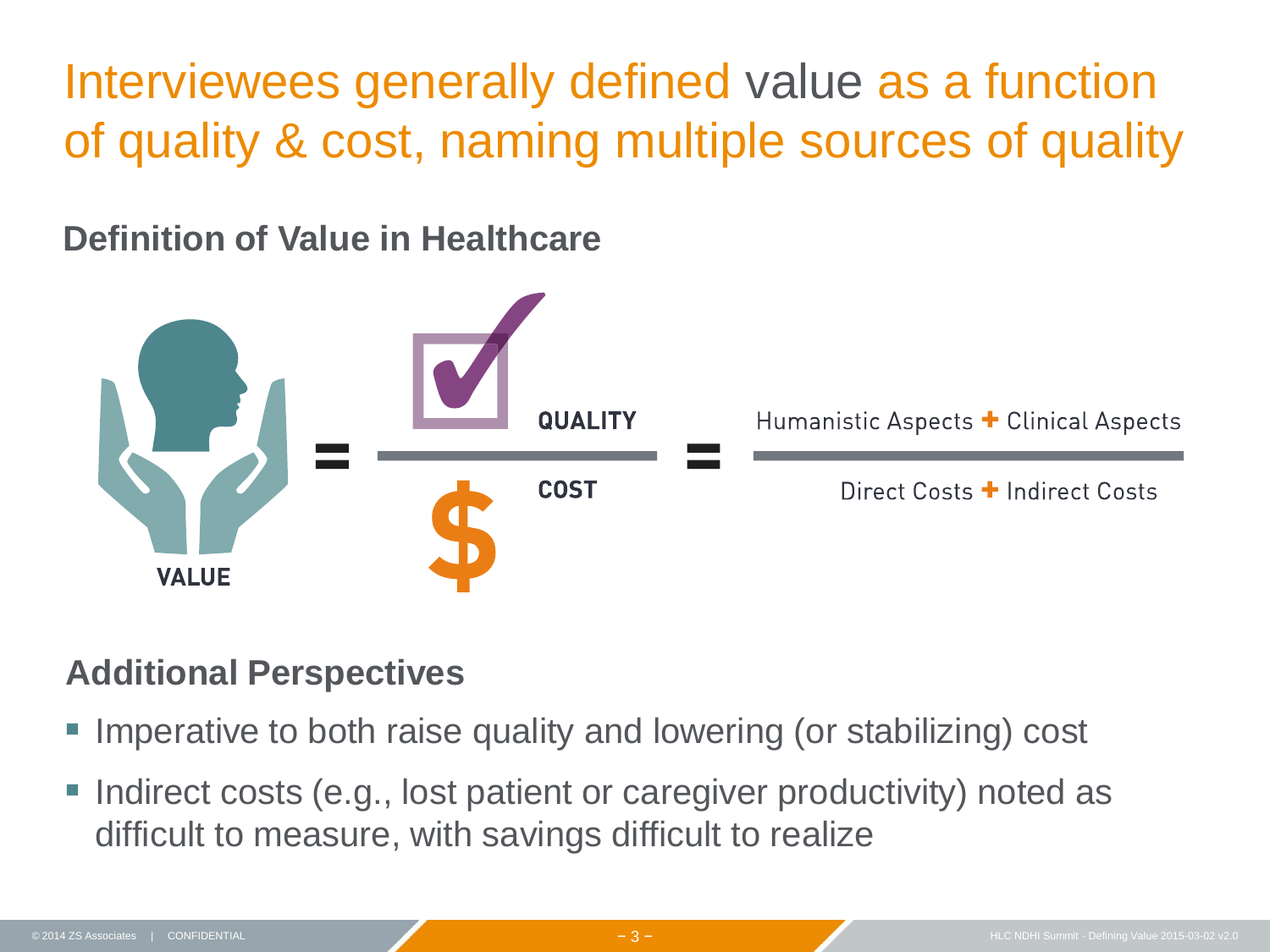## Various aspects of quality were highlighted, all of which represent value delivered to patients

| <b>Humanistic Aspects</b>                                                                                                                                                                                                                                                                                                                                                                | <b>Clinical Aspects</b>                                                                                                                                                                                                                                                                                                                                                                                                                      |
|------------------------------------------------------------------------------------------------------------------------------------------------------------------------------------------------------------------------------------------------------------------------------------------------------------------------------------------------------------------------------------------|----------------------------------------------------------------------------------------------------------------------------------------------------------------------------------------------------------------------------------------------------------------------------------------------------------------------------------------------------------------------------------------------------------------------------------------------|
| " Quality of life improvements, which<br>may vary by individual<br>■ Service experience: respect for time,<br>friendliness of support staff, accuracy<br>of billing, etc.<br>• Promptness and accessibility<br>of care<br>■ Empathy demonstrated by providers<br>Ability to understand and effectively<br>navigate the "system"<br>• Maintenance of wellness or prevention<br>of disease | <b>Process-oriented measures:</b><br>pre-surgery checklists, percentage<br>of diabetics with eye exams<br>conducted, etc.<br>Intermediate outcomes or leading<br>indicators of health outcomes:<br>HbA1c levels, cholesterol levels,<br>blood pressure, BMI, etc.<br><b>Health outcomes:</b><br>slowed disease progression, reduction<br>in post-op infections, avoidance of<br>hospitalization, avoidance of CV-<br>related mortality, etc. |
| Many noted too many metrics in use today are presence exiented                                                                                                                                                                                                                                                                                                                           |                                                                                                                                                                                                                                                                                                                                                                                                                                              |

Many noted too many metrics in use today are process-oriented and not enough outcome-oriented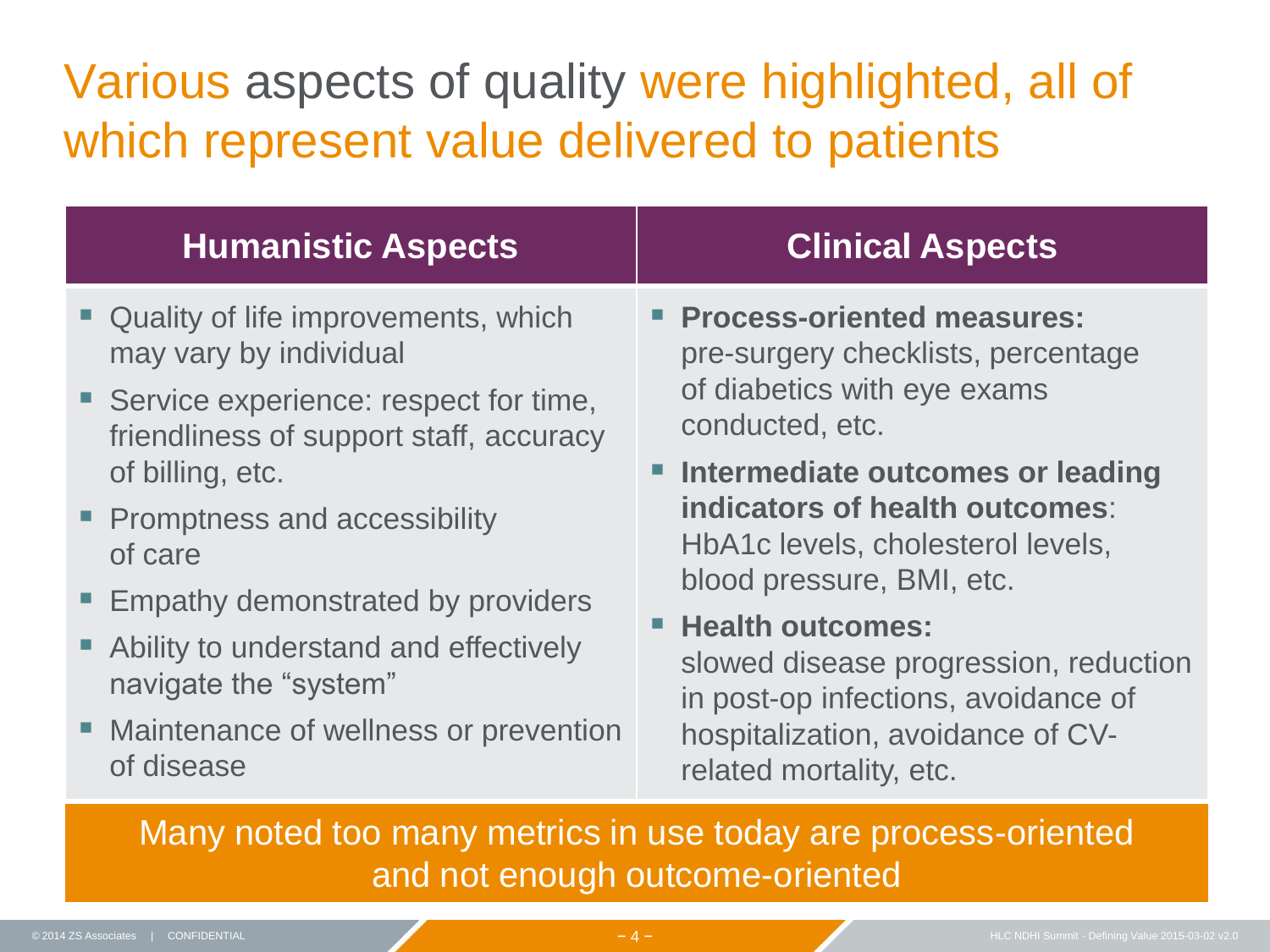### Two important challenges were highlighted related to assessing value in healthcare



**Time horizon over which value is measured**



**Patient ability to assess value of care delivered**

- Value can be considered over patient's entire life
- Some interventions deliver value quickly (e.g., reduce post-op infections); others deliver value over time (e.g., reduce CV risk factors)
- Stakeholders inhibited from taking long-term view (e.g., near-term financial focus, change in payers, transition to Medicare)
- Reforms and payer benefit designs put more focus on patient engagement in decision-making
- Patients have too little easy-to-access and easy-to-understand information to make good decisions
- Some conditions limit patients, emotionally or cognitively, from full engagement in decision-making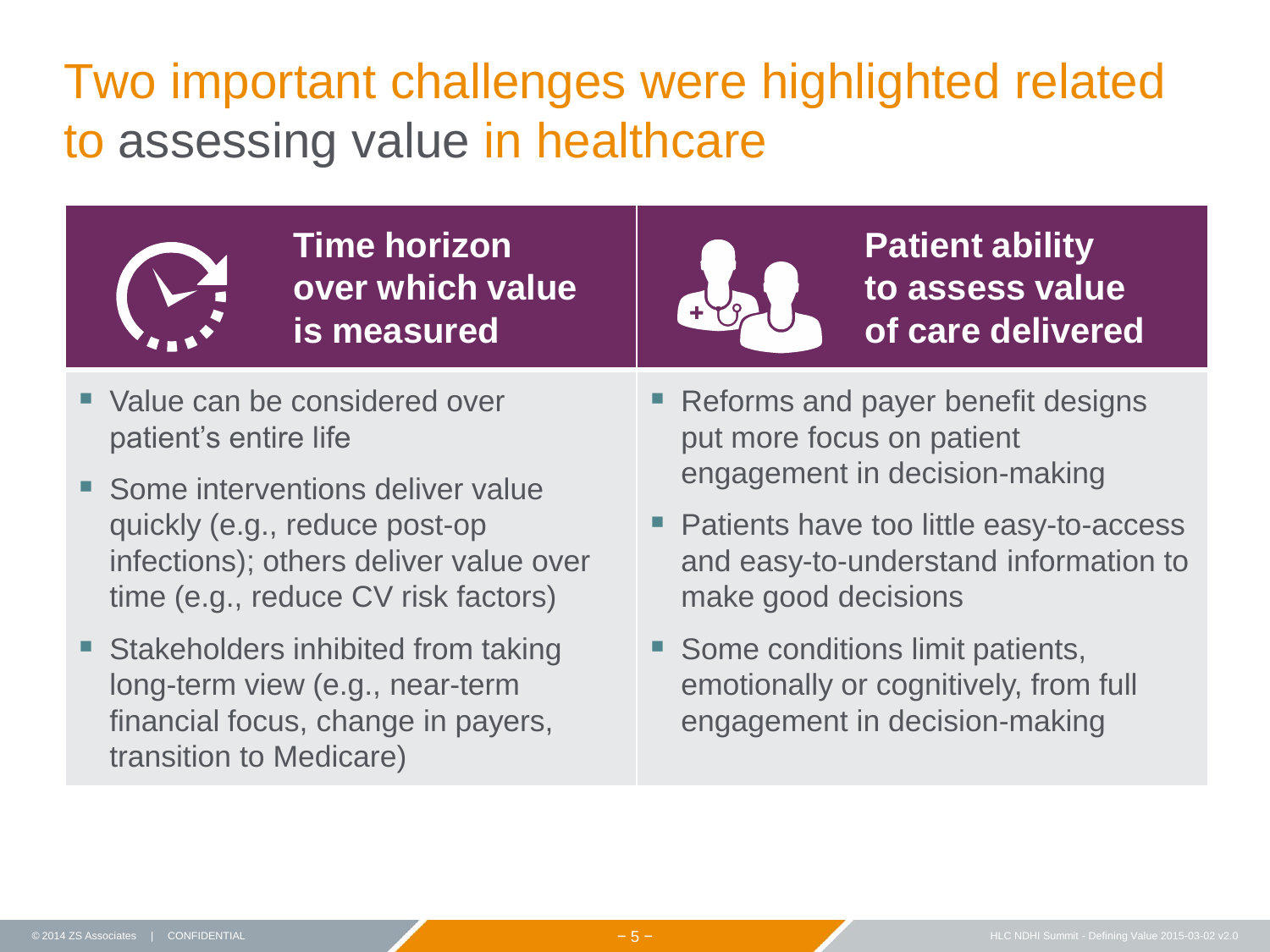#### Group Discussion – Topic 1 of 3



- **How do we define value for purposes** of today's discussion?
- Is it different from a patient perspective? Among stakeholder groups? What are the commonalities?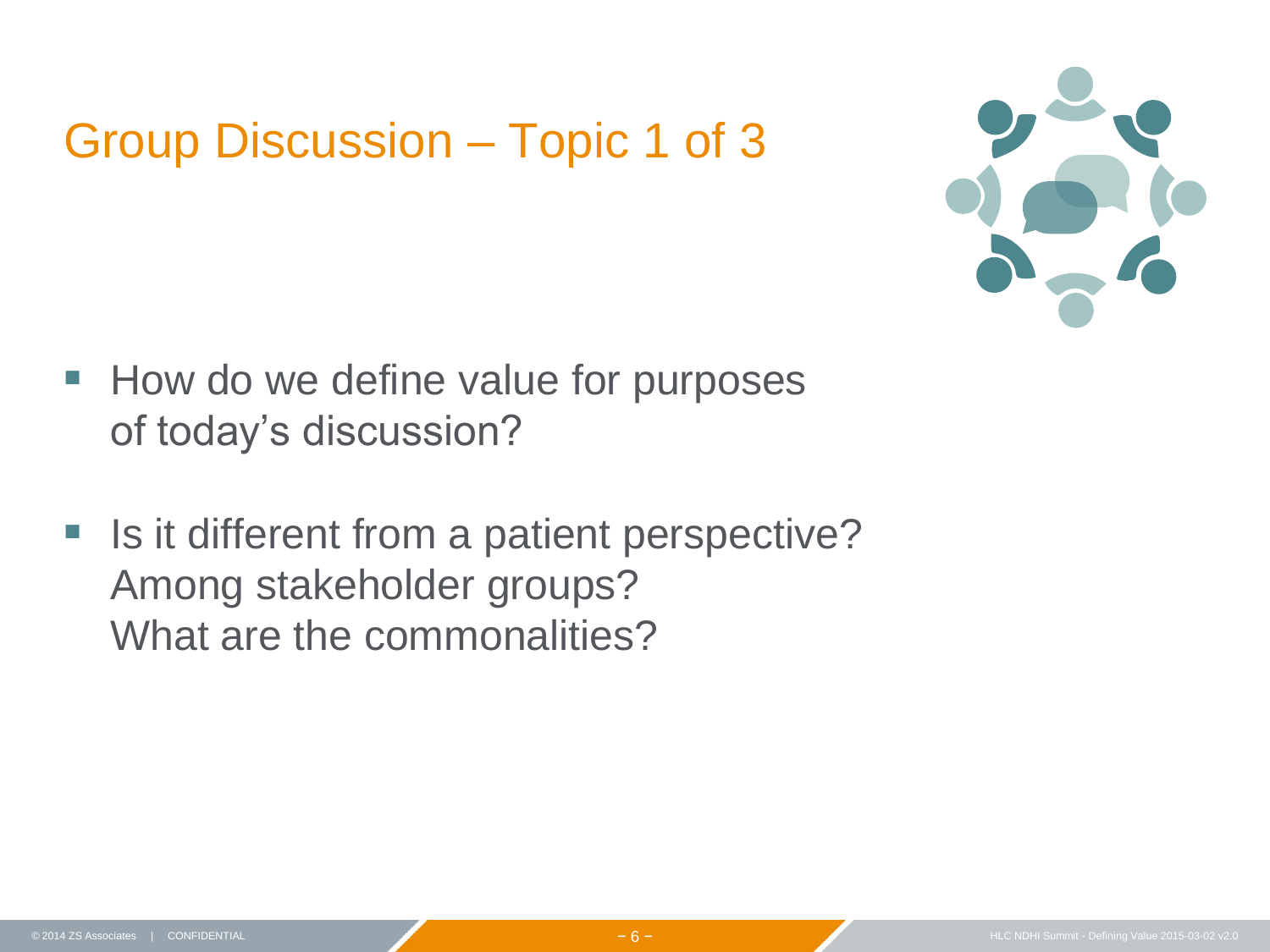#### Group Discussion – Topic 2 of 3



What is the timeframe over which we define value?